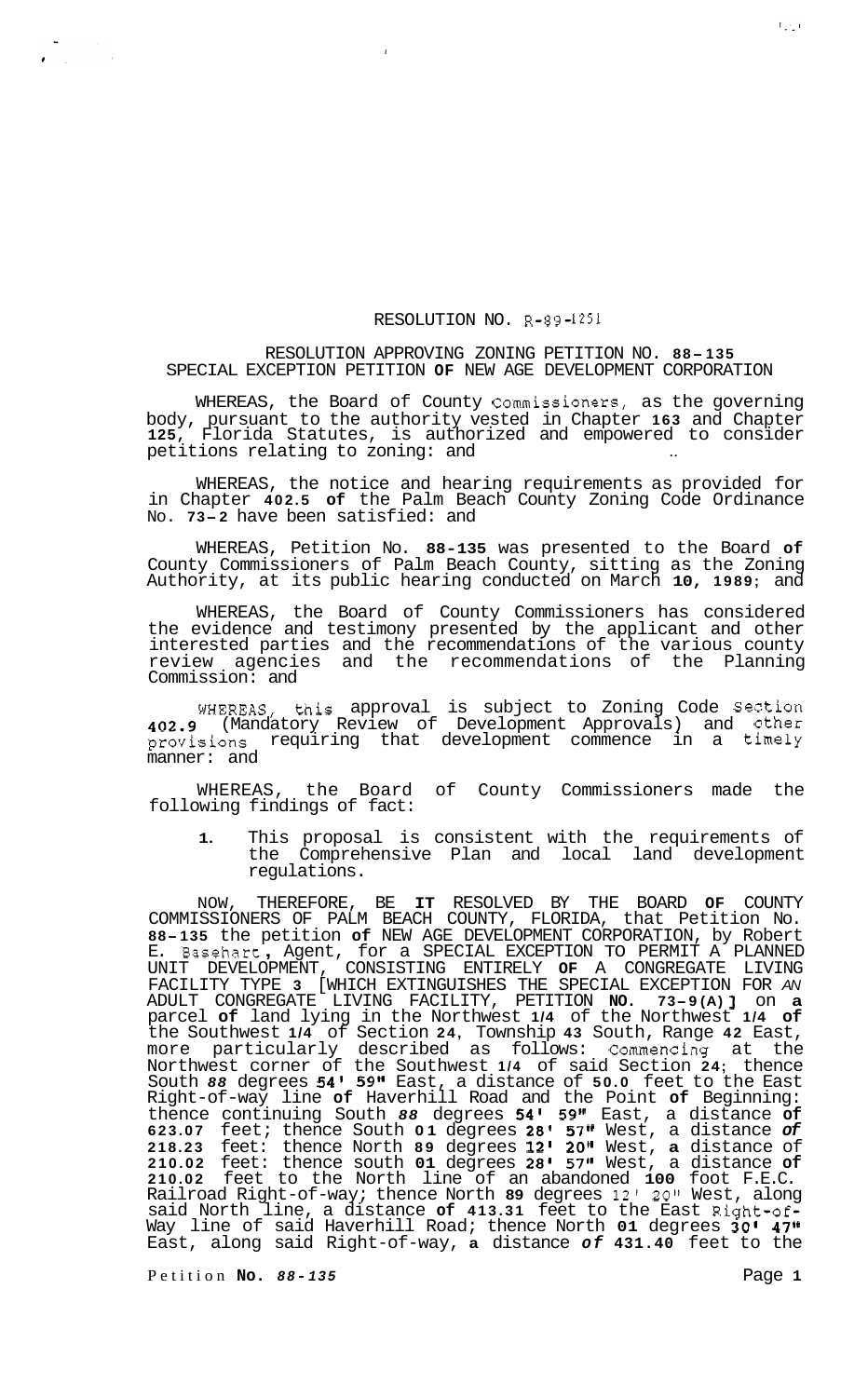Point of Beginning, being located on the east side of Haverhill Road, approximately **110** feet north of 24th Street North, in a **M-**Family Residential Zoning District (Medium Density), was as advertised, subject to the following conditions: Multiple approved

- **1.**  Petition **No. 73-9(A),** of Zoning Resolution No. **R-86-91,**  a Special Exception to amend the site plan for a Day Care Center, previously approved under Zoning Petition **No. 73-9,** by deleting the Day Care Center .and to allow an Adult Congregate Living Facility, is hereby repealed in its entirety.
- 2. Prior to certification, the Master Plan shall be amended to indicate:
	- a. Location of the putting green and croquet field;
	- b. The areas for relocation and/or preservation of all cabbage palms and slash pine;
	- C. The creation of an enclosed service area by providing a six *(6)* foot high wing wall a minimum thirty **(30)** feet in length along the east side of the loading bays;
	- Relocation of the dumpster to the enclosed service d. area; and,
	- e. Breakdown of open space as established by the Zoning Code, Section **500.21.**
- **3.**  The petitioner shall supplement those portions of the twenty-five **(25)** foot buffer abutting residential lots with a six *(6)* foot high hedge and berm combination. The hedge shall be planted a maximum two **(2)** feet on center supplemented with twelve (12) foot high native canopy trees spaced a maximum fifty **(50)** feet on center with an equivalent **of one (1)** tree planted for each twenty **(20)** lineal feet.
- 4. Outdoor lighting used to illuminate the premises shall be low intensity and directed away from adjacent residential lots and shall not exceed fifteen **(15)** feet in height.
- *5.*  Use of the site shall be limited **to** a Congregate Living Facility for one hundred fifty-nine **(159)** residents including live-in staff.
- **6.**  Off premise **signs** shall not be permitted on site.
- **7. NO** outdoor loudspeaker system shall be permitted on site.
- *8.*  Should this development **be** converted to conventional residential dwellings, the maximum density shall not exceed *8* dwelling units per acre.

ing a

Petition **No. 88-135** Page **2**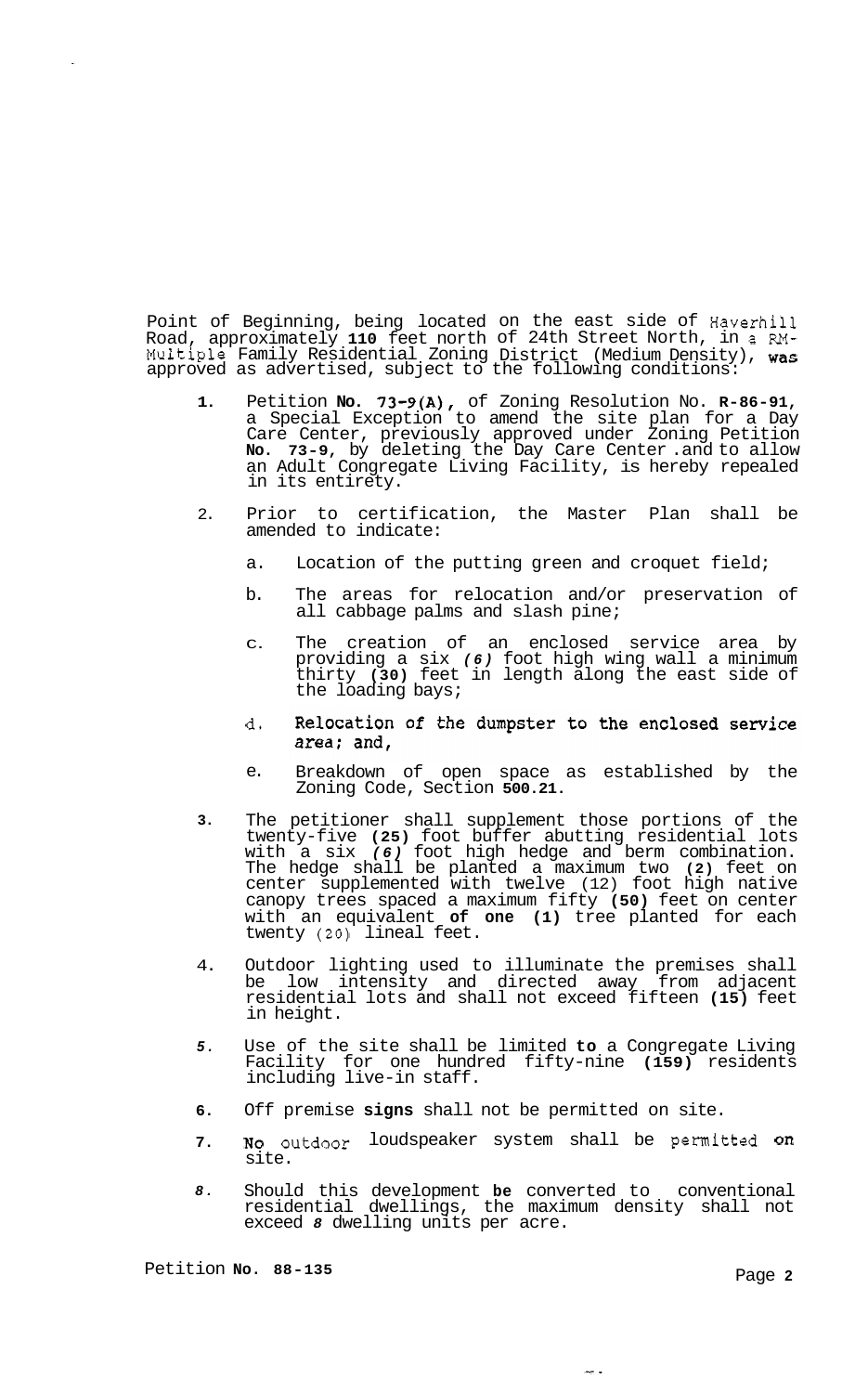- **9.** Prior to submittal for Site Plan certification, the property owner shall record a Unity of Title on the subject property subject to approval by the County Attorney.
- **10.** Sewer service is available to the property. Therefore, no septic tank shall be permitted on the site.
- Water service is available to the property. Therefore,<br>no well shall be permitted on the site to provide 11. potable water.
- **12.** The Developer shall provide discharge control and treatment for the stormwater runoff in accordance with all applicable agency requirements in effect at the time of the permit application. However, at a minimum, this development shall retain onsite the stormwater runoff generated by a three **(3)** year-one **(1)** hour storm with a total rainfall **of 3** inches as required by the Permit Section, Land Development Division. In the event that the subject site abuts a Department of Transportation maintained roadway, concurrent approval from the Florida Department of Transportation will **also**  be required. The drainage system shall be maintained in an acceptable condition as approved by the County Engineer. In the event that the drainage system is not adequately maintained as determined by the County Engineer, this matter will be referred to the Code Enforcement Board for enforcement.
- **13.** Within **90** days *of* approval **of** this project, the property owner shall convey to Palm Beach County by road right-of-way warranty deed for Haverhill Road, **55**  feet from centerline free of all encumbrances and encroachments. Property owner shall provide Palm Beach County with sufficient documentation acceptable to the Right of Way Acquisition Section to ensure that the property is free **of** all encumbrances and encroachments. Right-of-way conveyances shall also include "Safe Sight Corners<sup>11</sup> where appropriate at intersections as determined by the County Engineer.
- **14.** The petitioner shall pay a Fair Share Fee in the amount and manner required by the "Fair Share Contribution **for**  Road Improvements Ordinance" as it presently exists or as it may from time to time be amended. The Fair Share Fee for this project presently is **\$5,412.00 (202** trips **X \$26.79** per trip).
- **15.** The Developer shall plat the subject property in accordance with provisions of Palm Beach County's Subdivision Platting Ordinance **73-4** as amended.